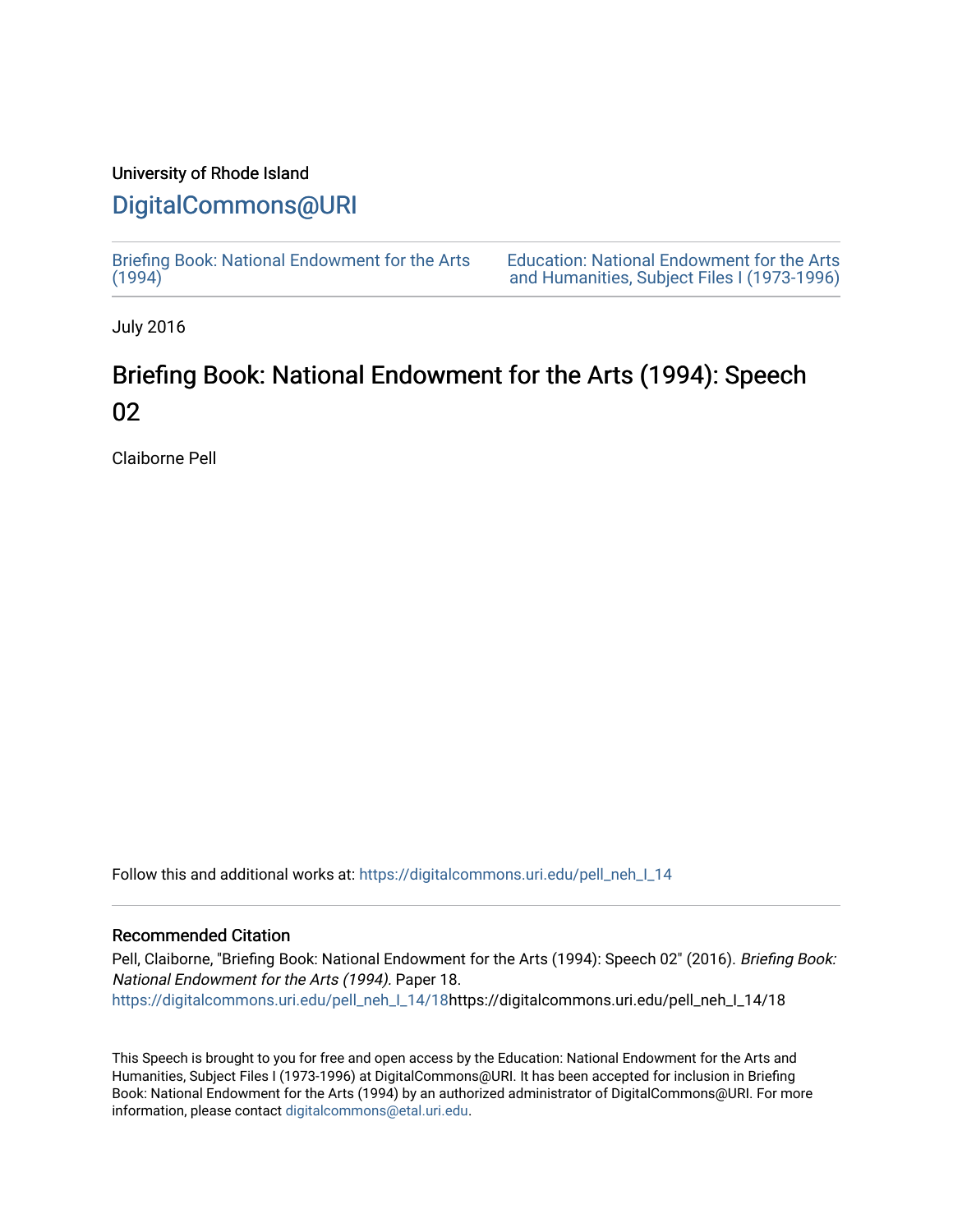### STATEMENT OF SENATOR CLAIBORNE PELL IN SUPPORT OF THE NATIONAL FOUNDATION FOR THE ARTS AND HUMANITIES

Mr. President, in the nearly thirty years it has been in existence, The National Foundation on the Arts and the Humanities has been an immense benefit to our nation. Arts and humanities programs have sprung up and developed around the country in response to National Endowment seed money and are now available to Americans in regions that were formerly lacking, particularly rural and inner city areas.

The Humanities Endowment supports scholarly research, education and public programs concerned with history, literature, philosophy, language and other humanistic disciplines. The NEH has supported popular and scholarly works, including the Pulitzer Prize winning Slavery and Human Progress and programs such as The Civil War, Columbus and the Age of Discovery and the upcoming series Baseball by Mr. Ken Bums. The Arts Endowment, in turn, provides support to non-profit organizations and individuals in dance, design and folk arts, literature, opera and other artistic endeavors. Due to matching funds from state councils, community organizations and private donors, arts organizations now have the resources to present programs of extraordinary caliber and variety. Before the Arts Endowment came into existence, there were 37 professional dance companies in this country, today there are nearly 300. There were 58 orchestras, today there are more than a thousand. There were 22 professional theaters, today there are 420.

The results of the Endowment also show themselves in the number of Americans who attend arts events. 15 million more Americans go to symphony

 $\mathbf{I}$